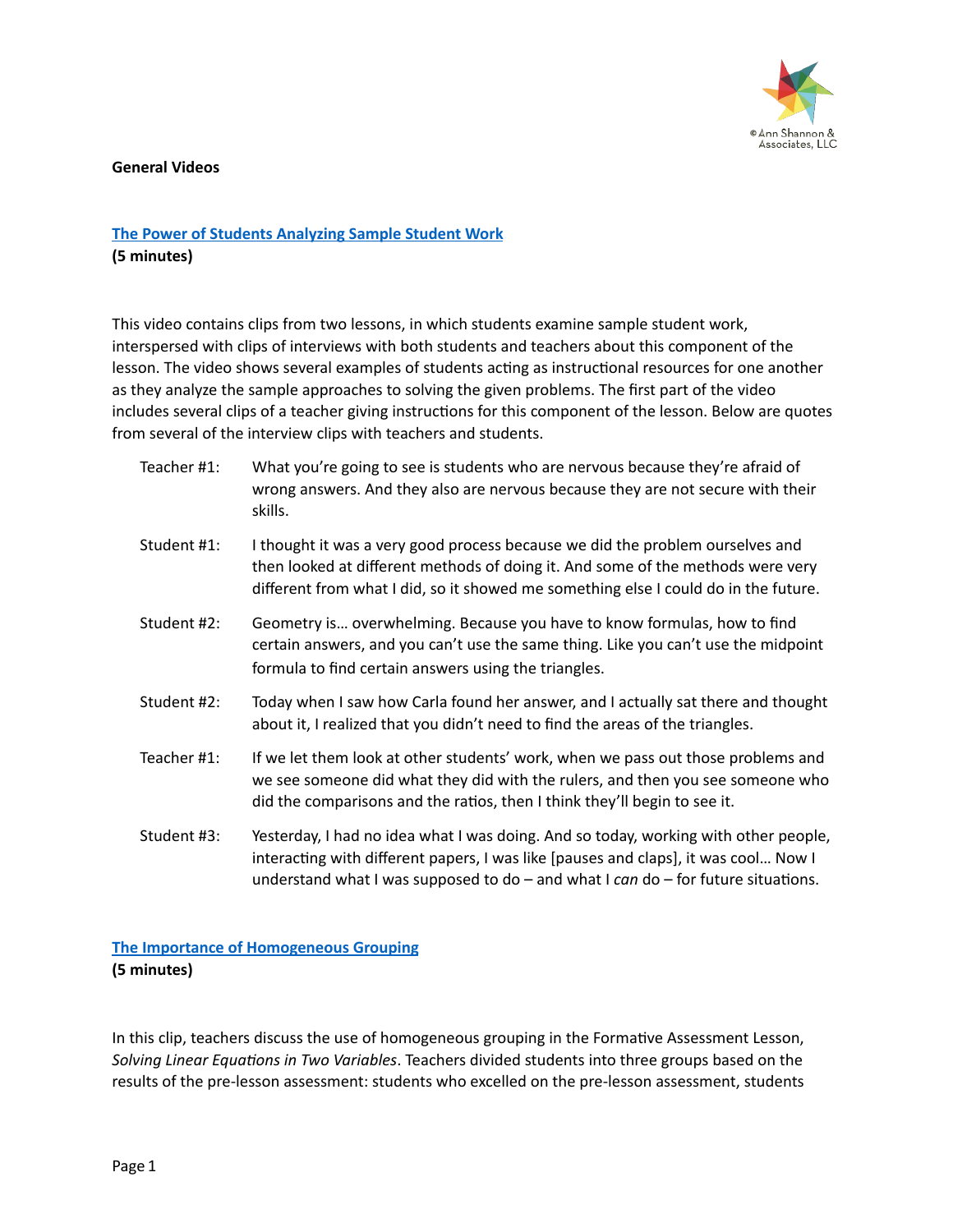

who were able to get through about half of the pre-lesson assessment, and students who got stuck very early on.

A teacher describes some of the students grouped together for the lesson: "One of the groups of students that we had was three students that were grouped together. They have just typically always been the weaker students in math. The whole... since  $6<sup>th</sup>$  grade here, you know, they realized that they're weaker. They had come to us yesterday when we made the groupings and they said 'What are we going to do? There is nobody smart in our group to help us'." At the end of the video, this teacher reflects on how the group did with the lesson: "Even though we were there to support them and prompt them through certain points, I think that today was a huge, a huge day for them. Because they had built confidence."

One of the students in this group reflects on his experience in the lesson: "Once we started working in our groups I felt more confident because I could always ask my table-mates if they had any advice, or any other way to do it, like maybe guess-and-check, or another... another type of [he looks to his partner, who suggests 'method'] method, yeah, method."

Another teacher reflects on non-homogenous grouping, saying, "...when we do group them with the stronger student and with someone who is a little bit weaker, they always look to the other student to kind of fill in the holes. And then they don't always recognize where they were lacking as much as they would in this kind of setting."

# **ESAE-Evaluating Statements About Enlargements A Teacher Listens (3 minutes)**

This video begins with a teacher listening to a student and giving him feedback on his work. It then shows other interactions happening during the lesson, interspersed with clips of interviews with the teacher and the student in the first scene. Their comments speak to the importance of students taking responsibility for their own learning; some of their comments are included below. Near the end of the video, the student explains the disadvantages of having a teacher walking students through a problem to the right answer.

- Student: I like problems that I can figure out myself. I don't really like the teacher to help me.
- Teacher: I think that by having the students engaged in the activities, and the concepts, and with a common goal, if everybody's on board, there's no way that the children are not going to be successful. You are in charge of your own learning.
- Teacher: They can start producing work in many different ways. If you can draw it, go ahead. If you can write it, go ahead. If you can explain with a super brilliant formula, go ahead. Everything is acceptable and respected, and everybody learns from it. At some point someone approached me and said, 'Where are the special education children?' They were totally involved in the task, participating with no barriers, and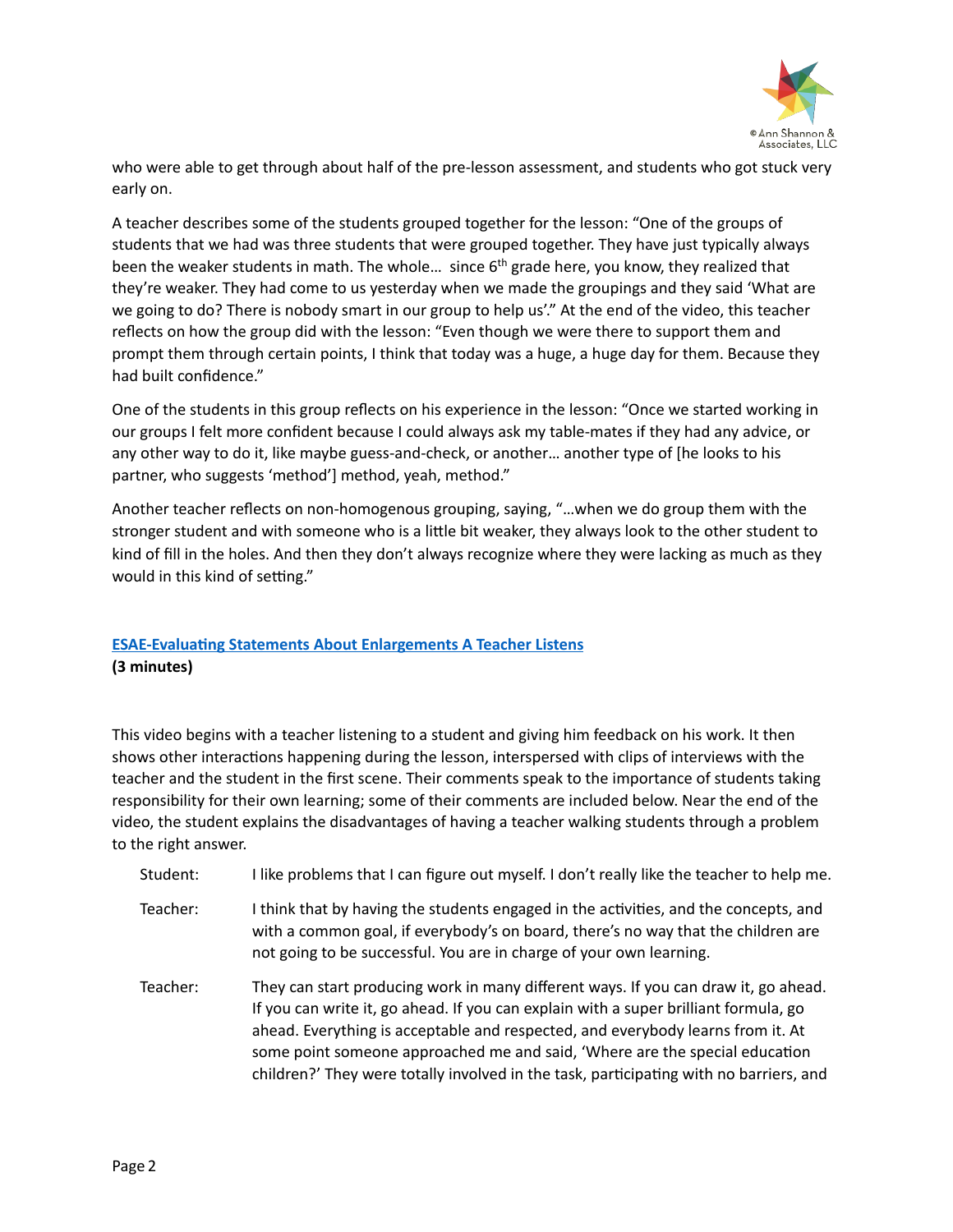

being able to share their work. That was a very nice indication that this program is pretty accessible from different points.

Student: When the teacher walks you through it, you understand, but... it's easy to forget. If you spend your time working out a problem and, getting the wrong answer the first time and then getting the right answer, you consciously know that you got the problem right, and you remember how to do it the next time.

### **IAE02-Interpreting Algebraic Expressions High School Students Reflect on the Classroom Challenge (5 minutes)**

This video begins with an interview clip with two students who self-identify as 'slow at math' and 'the weakest at math'; they each refer to his/her mom as being the same way. The video shows a group of students working on the Collaborative Activity, matching *Expression* cards with *Words* cards. The students appear to act as instructional resources for one another, and seem to enjoy themselves in the process, laughing as they argue with each other.

One of the students interviewed explains her difficulty with math: "It's like I can do something, but I forget. I learn something, I remember for the day, but the next day, I forgot. It's just getting harder and harder and harder. It's getting harder." Later, she continues, "I can learn something, like today I learned something. Tomorrow I'll remember it, the next day it will be 'blah'. It's just hard for me to remember the steps."

The other student from the initial interview clip states, "I have a negative feeling toward math. So, I be sayin' 'I can't do this. I gotta get the teacher's attention and she gotta tell me the answer'. I be sayin' that at times." In a clip soon after, this student explains the *Expression* card  $2(n + 3)$  to one of his partners, "You see the 'n plus three' are in parentheses, so, and the two is outside, *means* multiplication. It perfectly matches." The students smile and laugh at themselves.

The video includes a scene in which the teacher instructs students on using the blank *Words* cards to represent the expressions that don't have matching *Words* cards.

# **IAE03-Interpreting Algebraic Expressions Special Educational Needs Students Excel (7 minutes)**

This video shows pairs and small groups of students in a "resource" class working on the Collaborative Activity, interspersed with clips of interviews with two teachers and a student. Some groups are matching *Expression* cards with *Words* cards, while others are further along and matching *Table* cards to corresponding pairs of *Expression* and *Words* cards. The teachers provide feedback to some groups as they work.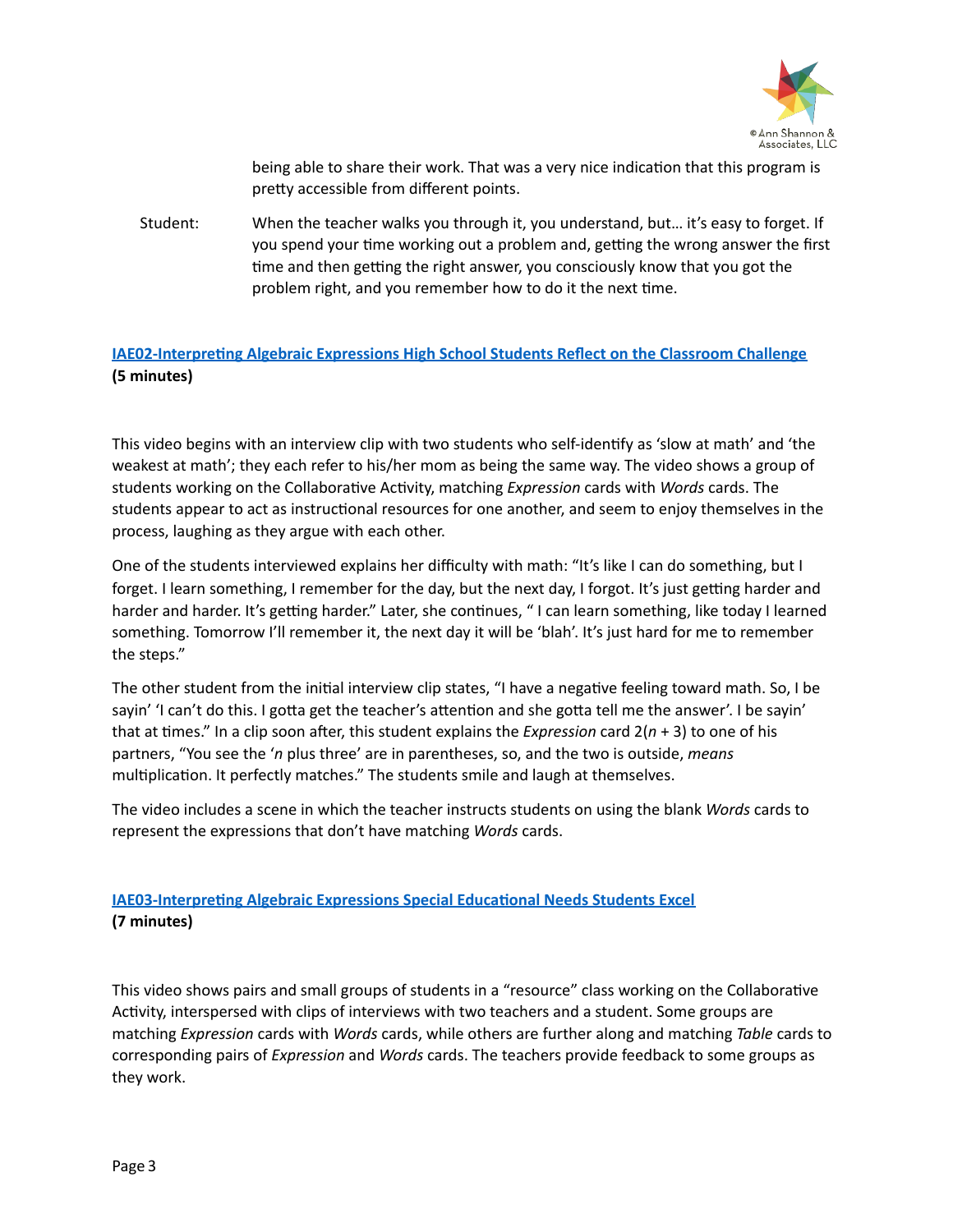

A teacher explains the prior work her students had done related to the content of this lesson: "What we have been learning in the past is how to solve for a variable. And just one-step and two-step equations, real simple things. And we've probably worked on that for about two months now. Today we were talking about the table, where we're having expressions with letters in it, and evaluating them. And they have evaluated expressions but not in terms of a table, where they would actually end up graphing it."

The other teacher interviewed describes what he sees as a struggle when these students first come to the school: "I'm not sure exactly how much they're either challenged or expected to do things on their own previous to coming to school here. And that's a big change for those students. They... you get a lot of, I guess, backlash, the first bit. They're really disgruntled and don't want to because they haven't had to do that."

The video includes one clip showing a teacher giving feedback to a pair of students to help get them started matching the expressions to *Table* cards, beginning with the expression  $2n + 12$ . Later, this pair of students is shown working independently of the teacher to find an expression to match a different Table card. Here is an excerpt of their conversation:

Student 1: We could try this one [points to the  $n^2 + 6$  card]. Do you think that would be it? Three [points to the *n* in the expression] squared [points to the exponent, 2]. Nine [begins counting on fingers], ten, eleven, twelve, thirteen, fourteen, fifteen. [Camera shows table, in which 3 and 15 are corresponding values] Then put four? Four squared [points to  $n^2$  quickly then tries to count on fingers, whispering]. Four... [hesitates] So, that's basically like four times four. Is eight [counts on fingers], nine, ten, eleven, twelve, thirteen... [trails off]

Student 2: Four times four? Student 1: Four squared [hesitates]. So it's like... isn't it four times four? Student 2: [whispers] Sixteen

Student 1: That's sixteen? [counts on fingers] Seventeen, eighteen, nineteen...

In another clip, the other teacher gives feedback to a pair of students who are working to interpret 'Multiply *n* by three, then square the answer'. They are considering both  $3n^2$  and  $(3n)^2$ .

The teachers each describe the shifts undertaken by their students in taking ownership of their own learning. They attribute this to allowing students to have a productive struggle instead of walking students through the problems and expecting them to repeat what they're shown.